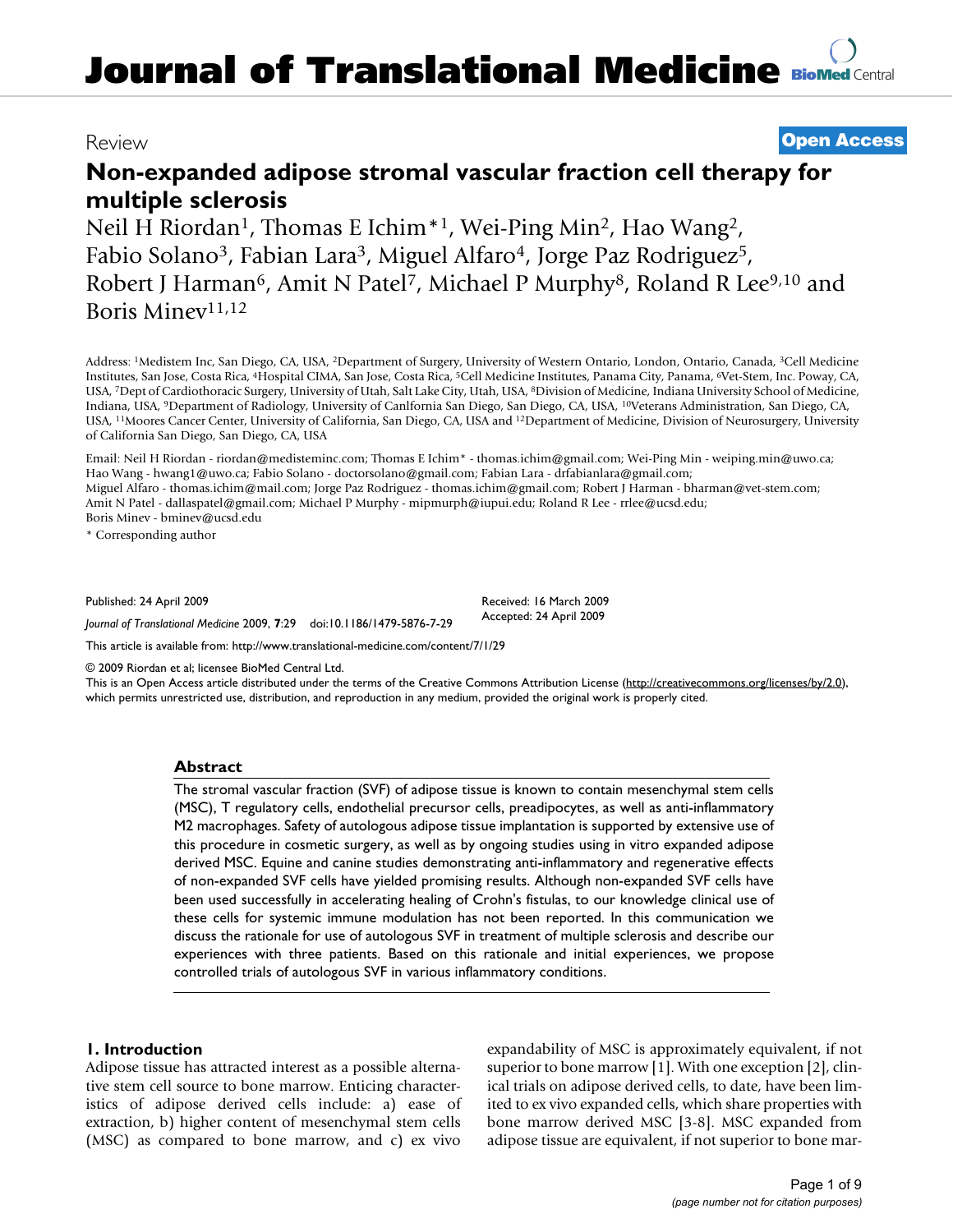row in terms of differentiation ability [9,10], angiogenesis stimulating potential [11], and immune modulatory effects [12]. Given the requirements and potential contaminations associated with ex vivo cellular expansion, a simpler procedure would be the use of primary adipose tissue derived cells for therapy. Indeed it is reported that over 3000 horses with various cartilage and bone injuries have been treated with autologous lipoaspirate fractions without cellular expansion [13]. In double blind studies of canine osteoarthritis statistically significant improvements in lameness, range of motion, and overall quality of life have been described [14,15].

If such approaches could be translated clinically, an easyto-use autologous stem cell therapy could be implemented that is applicable to a multitude of indications. Indeed, this is the desire of commercial entities that are developing bench top closed systems for autologous adipose cell therapy, such as Cytori's Celution™ system [16] and Tissue Genesis' TGI 1000™ platform [17], which are presently entering clinical trials. Unfortunately, since the majority of scientific studies have focused on in vitro expanded adipose derived cells, relatively little is known about the potential clinical effects of the whole lipoaspirate that contains numerous cell populations besides MSC. From a safety perspective the process of autologous fat grafting has been commonly used in cosmetic surgery [18,19], so at least theoretically, autologous cell therapy, with the numerous cellular populations besides MSC that are found in adipose tissue, should be relatively innocuous. However, from an efficacy or disease-impact perspective, it is important to consider the various cellular components of adipose tissue and to develop a theoretical framework for evaluating activities that these components may mediate when administered systemically. For example, while attention is focused on the MSC component of adipose tissue, the high concentrations of monocytes/ macrophages, and potential impact these may have on a clinical indication is often ignored.

In this paper we will discuss the potential use of the adipose derived cells for the treatment of inflammatory conditions in general, with specific emphasis on multiple sclerosis. Due to the chronic nature of the disease, the fact that in some situations remission naturally occurs, as well as lack of therapeutic impact on long term progression of current treatments, we examine the possibility of using autologous adipose derived cells in this condition. We will discuss the cellular components of adipose tissue, the biology of these components, how they may be involved in suppression of inflammatory/immunological aspects of MS, and conclude by providing case reports of three patients treatment with autologous adipose derived cells.

#### **2. Components of Adipose Tissue** *Mesenchymal Stem Cells*

The mononuclear fraction of adipose tissue, referred to as the stromal vascular fraction (SVF) was originally described as a mitotically active source of adipocyte precursors by Hollenberg et al. in 1968 [20]. These cells morphologically resembled fibroblasts and were demonstrated to differentiate into pre-adipocytes and functional adipose tissue in vitro [21]. Although it was suggested that non-adipose differentiation of SVF may occur under specific conditions [22], the notion of "adipose-derived stem cells" was not widely recognized until a seminal paper in 2001, where Zuk et al demonstrated the SVF contains large numbers of mesenchymal stem cells (MSC)-like cells that could be induced to differentiate into adipogenic, chondrogenic, myogenic, and osteogenic lineages [23]. Subsequent to the initial description, the same group reported after in vitro expansion the SVF derived cells had surface marker expression similar to bone marrow derived MSC, comprising of positive for CD29, CD44, CD71, CD90, CD105/SH2, and SH3 and lacking CD31, CD34, and CD45 expression [24]. Boquest et al characterized fresh CD45 negative, CD34 positive, CD105 positive SVF cells based on CD31 expression. They demonstrated that the CD31 negative cells exhibited mesenchymal properties and could be expanded in vitro, whereas the CD31 positive cells possessed endotheliallike properties with poor in vitro expansion capacity [25]. Mesenchymal cells with pluripotent potential have also been isolated from the liposuction aspirate fluid, which is the fluid portion of liposuction aspirates [26].

#### *Endothelial Progenitor Cells*

In addition to MSC content, it was identified that SVF contains endothelial precursor cells (EPC). A common notion is that vasculature tissue continually replenishes damaged endothelial cells *de novo* from circulating bone marrow derived EPC [27], and that administration of exogenous EPC in animals having damaged vasculature can inhibit progression of atherosclerosis or restenosis [28,29]. Miranville et al demonstrated that human SVF cells isolated from subcutaneous or visceral adipose tissue contain a population of cells positive for CD34, CD133 and the drug efflux pump ABCG2 [30]. These cells had endothelial colony forming ability in vitro, and in vivo could induce angiogenesis in a hindlimb ischemia model. Interestingly, the concentrations of cells with the phenotype associated with in vivo angiogenic ability, CD31 negative and CD34 positive, was positively associated with body mass index. This suggests the possibility that endothelial precursor cell entrapment in adipose tissue of obese patients may be related to the reduced angiogenic function seen in obesity [31]. Several other groups have reported CD34 positive cells in the SVF capable of stimulating angiogenesis directly or through release of growth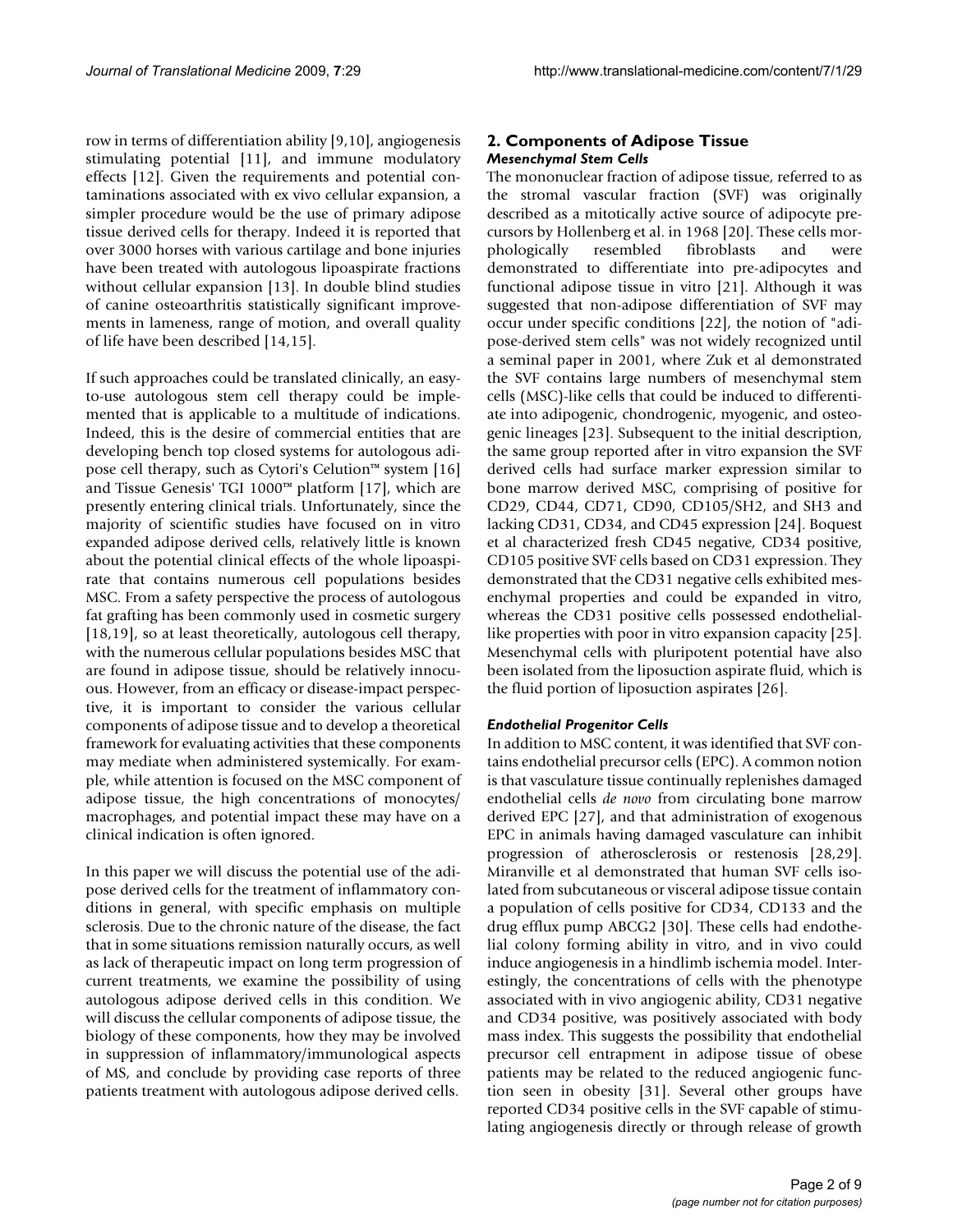factors such as IGF-1, HGF-1 and VEGF [32-35]. The existence of a CD34 positive subset in the SVF may indicate possibility of cells with not only endothelial but also hematopoietic potential. Indeed at least one report exists of a bipotent hematopoietic and angiopoietic phenotype isolated from the SVF [36]. Thus from these data it appears that SVF contains at least 2 major populations of stem cells, an MSC compartment and an EPC compartment that may have some hematopoietic activity. When these cells are quantified, one author describes that from primary isolated SVF, approximately 2% of the cells have the hematopoietic-associated CD34+ CD45+ phenotype, and 6.7% having a mesenchymal CD105+ CD146+ phenotype [37]. Many studies using SVF perform in vitro expansion of the cells, this causes selection for certain cell populations such as MSC and decreases the number of CD34 cells [38]. Thus in vitro expanded SVF derived cells can not be compared with primary isolated SVF cells.

#### *Immune Regulatory Monocytes/Macrophages*

In addition to its stem/progenitor cell content, the SVF is known to contain monocytes/macrophages. Although pluripotency of monocytic populations has previously been described [39,40], we will focus our discussion to immunological properties. Initial experiments suggested that macrophage content of adipose tissue was associated with the chronic low grade inflammation found in obese patients. This was suggested by co-culture experiments in which adipocytes were capable of inducing TNF-alpha secretion from macrophage cell lines in vitro [41]. Clinical studies demonstrated that adipocytes also directly release a constitutive amount of TNF-alpha and leptin, which are capable of inducing macrophage secretion of inflammatory mediators [42]. It appears from several studies in mice and humans that when monocytes/macrophages are isolated from adipose tissue, they in fact possess antiinflammatory functions characterized by high expression of IL-10 and IL-1 receptor antagonist [43-45]. These adipose derived macrophages have an "M2" phenotype, which physiologically is seen in conditions of immune suppression such as in tumors [46], post-sepsis compensatory anti-inflammatory syndrome [47,48], or pregnancy associated decidual macrophages [49]. It is estimated that the monocytic/macrophage compartment of the SVF is approximately 10% based on CD14 expression [37]. Interestingly, administrations of ex vivo generated M2 macrophages have been demonstrated to inhibit kidney injury in an adriamycin-induced model [50]. In the context of MS, alternatively activated, M2-like microglial cells are believed to inhibit progression in the EAE model [51]. Thus the anti-inflammatory activities of M2 cells are a potential mechanism of therapeutic effect of SVF cells when isolated from primary sources and not expanded.

#### *T Regulatory Cells*

It has been reported by us and others, that activation of T cells in the absence of costimulatory signals leads to generation of immune suppressive CD4+ CD25+ T regulatory (Treg) cells [52,53]. Thus local activation of immunity in adipose tissue would theoretically be associated with reduced costimulatory molecule expression by the M2 macrophages, which theoretically may predispose to Treg generation. Conversely, it is known that Tregs are involved in maintaining macrophages in the M2 phenotype [54]. Supporting the possibility of Treg in adipose tissue also comes from the high concentration of local MSC which are known to secrete TGF-beta [55] and IL-10 [56], both involved in Treg generation [57]. Indeed numerous studies have demonstrated the ability of MSC to induce Treg cells [56,58-60]. To test the possibility that Treg exist in the SVF, we performed a series of experiments isolating CD4, CD25 positive cells from the SVF of BALB/c mice and compared frequency between other tissues, (lymph node and spleen). We observed a 3 fold increase in the CD4+, CD25+ compartment as compared to control tissues. Functionally, these cells were capable of suppressing ConA stimulated syngeneic CD4+ CD25+ negative cells (*manuscript in preparation*).

### **3. Treatment of Autoimmunity with Adipose Cells**

In general, MSC, whether derived from the bone marrow, adipose, or other sources, have been demonstrated to exert dual functions that are relevant to autoimmunity [61-65]. These conditions are usually exemplified by activation of innate immune components, breakdown of self tolerance of the adaptive immune response, and subsequent destruction of tissues. Although these are generalizations, an initial insult either by foreign microorganisms, or other means, causes tissue damage and activation of innate immunity, which under proper genetic background leads to re-activation/escape from anergy of "self" recognizing T cell clones, thus causing more tissue damage, activation of immunity, and lose of function. MSC inhibit innate immune activation by blocking dendritic cell maturation [66,67], by suppressing macrophage activation [68], and by producing agents such as IL-1 receptor antagonist [69] and IL-10 [70] that directly block inflammatory signaling. Perhaps the strongest example of MSC inhibiting the innate immune response is the recent publication of Nemeth et al, which demonstrated that administration of MSC can block onset of sepsis in the aggressive cecal ligation and puncture model [68]. Through inhibiting DC activation, MSC suppress subsequent adaptive immunity by generating T regulatory (Treg) cells [59], as well as blocking cytotoxic activities of CD8 cells. In some situations, increased immunoregulatory activity is reported with expanded MSC compartment of SVF as reported by Mcintosh et al. [71].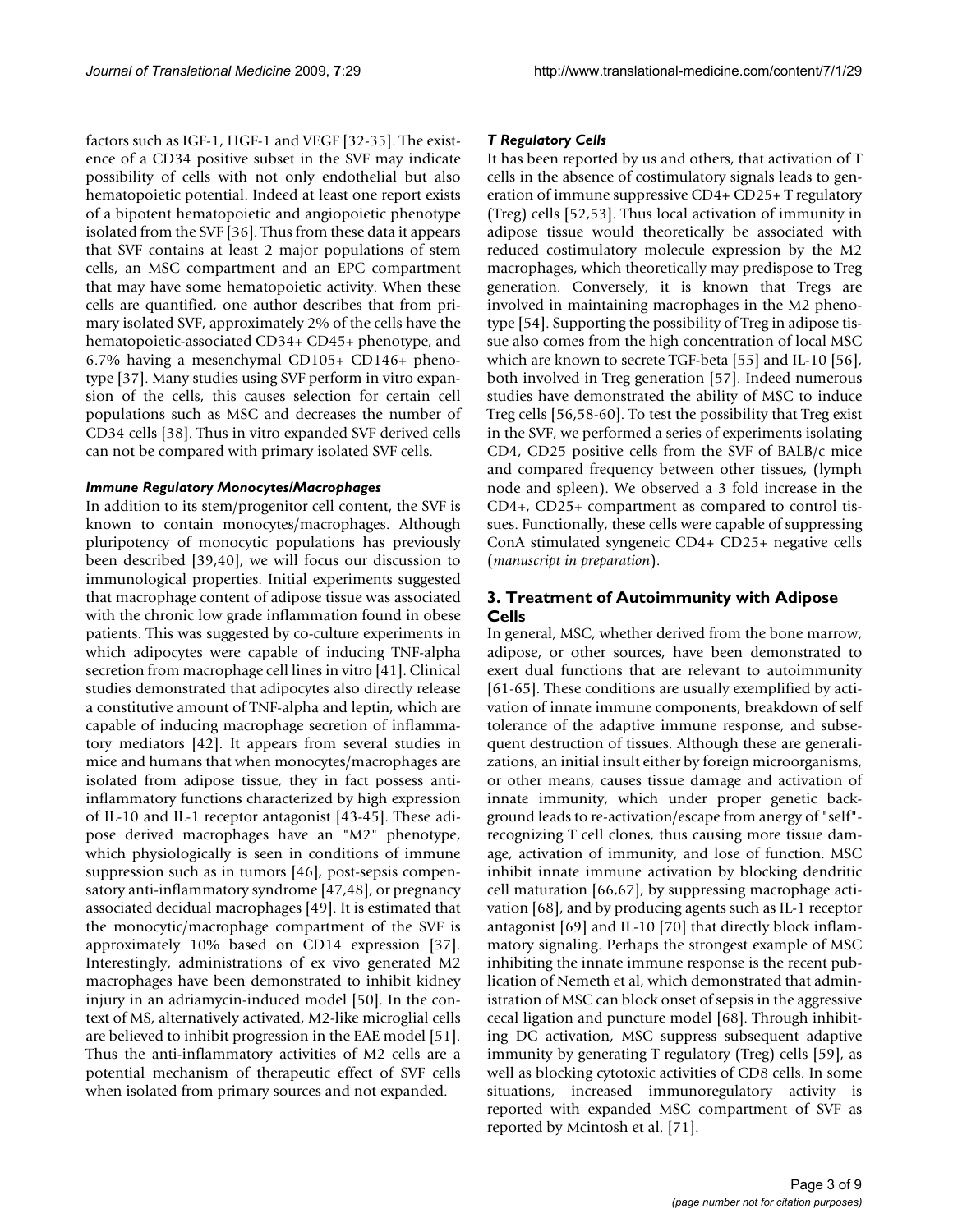In addition to inhibiting pathological innate and adaptive immunity, MSC have the ability to selectively home to areas of tissue damage, and mediate direct or indirect repair function. As an example, CXCR-4 expression of MSC allows homing toward injured/hypoxic tissue after intravenous administration. Indeed this has allowed for numerous studies demonstrating positive effects of intravenously administered MSC causing regeneration in many tissues such as CNS injury [72,73], transplant rejection [59], toxin-induced diabetes [74], nephropathy [75], and enteropathy [76]. The regenerative effects of MSC have been postulated to be mediated by differentiation into damaged tissue, although this is somewhat controversial, as well as through secretion of growth factors/ antiapoptotic factors which induce tissue regeneration [77,78].

The ability of MSC to inhibit immune response, while offering the possibility of inducing/accelerating healing of tissue that has already been damaged, makes this population attractive for treatment of autoimmune disorders. While numerous studies clinical studies are using expanded MSC derived from the bone marrow [79-81], here we chose an indication of autologous adipose SVF based on the immunological profile, the length of disease progress allowing several interventions, and the fact that the disease naturally has periods of remission during which the rationale would be to amplify a process that already is underway.

#### **4. Multiple Sclerosis**

Multiple sclerosis (MS) is an autoimmune condition in which the immune system attacks the central nervous system (CNS), leading to demyelination. It may cause numerous physical and mental symptoms, and often progresses to physical and cognitive disability. Disease onset usually occurs in young adults, and is more common in women [82]. MS affects the areas of the brain and spinal cord known as the white matter. Specifically, MS destroys oligodendrocytes, which are the cells responsible for creating and maintaining the myelin sheath, which helps the neurons carry electrical signals. MS results in a thinning or complete loss of myelin and, less frequently, transection of axons [83].

Current therapies for MS include steroids, immune suppressants (cyclosporine, azathioprine, methotrexate), immune modulators (interferons, glatiramer acetate), and immune modulating antibodies (natalizumab). At present none of the MS treatment available on the market selectively inhibit the immune attack against the nervous system, nor do they stimulate regeneration of previously damaged tissue.

#### *Treg cells modulate MS*

Induction of remission in MS has been associated with stimulation of T regulatory cells. For example, patients responding to the clinically used immune modulatory drug glatiramer acetate have been reported to have increased levels of CD4+, CD25+, FoxP3+ Treg cells in peripheral blood and cerebral spinal fluid [84]. Interferon beta, another clinically used drug for MS induces a renormalization of Treg activity after initiation of therapy through stimulation of de novo regulatory cell generation [85]. In the animal model of MS, experimental allergic encephalomyelitis (EAE), disease progression is exacerbated by Treg depletion [86], and natural protection against disease in certain models of EAE is associated with antigen-specific Treg [87]. Thus there is some reason to believe that stimulation of the Treg compartment may be therapeutically beneficial in MS.

#### *Endogenous neural stem cells affect MS recovery*

In addition to immune damage, MS patients are known to have a certain degree of recovery based on endogenous repair processes. Pregnancy associated MS remission has been demonstrated to be associated with increased white matter plasticity and oligodendrocyte repair activity [88]. Functional MRI (fMRI) studies have suggested that various behavioral modifications may augment repair processes at least in a subset of MS patients [89]. Endogenous stem cells in the sub-ventricular zone of brains of mice and humans with MS have been demonstrated to possess ability to differentiate into oligodendrocytes and to some extent assist in remyelination [89]. For example, an 8-fold increase in de novo differentiating sub-ventricular zone derived cells was observed in autopsy samples of MS patients in active as compared to non-active lesions [90].

### *Stem Cell Therapy for MS*

The therapeutic effects of MSC in MS have been demonstrated in several animal studies. In one of the first studies of immune modulation, Zappia et al. demonstrated administration of MSC subsequent to immunization with encephalomyelitis-inducing bovine myelin prevented onset of the mouse MS-like disease EAE. The investigators attributed the therapeutic effects to stimulation of Treg cells, deviation of cytokine profile, and apoptosis of activated T cells [73]. It is interesting to note that the MSC were injected intravenously. Several other studies have shown inhibition of EAE using various MSC injection protocols [91,92].

To our knowledge there is only one publication describing clinical exploration of MSC in MS. An Iranian group reported using intrathecal injections of autologous culture expanded MSC in treatment unresponsive MS patients demonstrated improvement in one patient (EDSS score from 5 to 2.5), no change in 4 patients, and progressive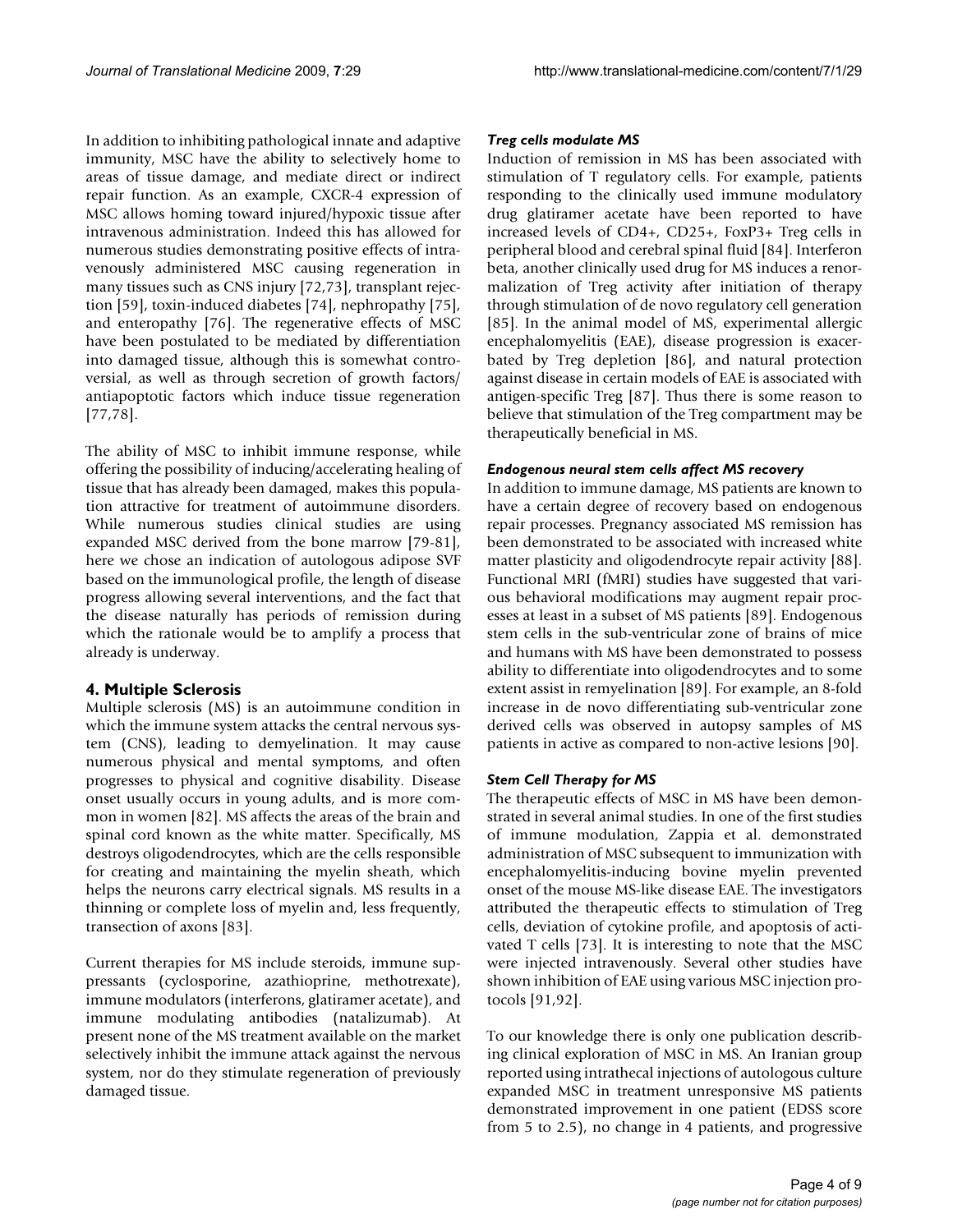disease in 5 patients based on EDSS score. Functional system assessment revealed six patients had improvement in their sensory, pyramidal, and cerebellar functions. One showed no difference in clinical assessment and three deteriorated [93].

#### **5. Case Reports**

Given the rationale that autologous SVF cells have a reasonable safety profile, and contain both immune modulatory and regenerative cell populations, a physicianinitiated compassionate-use treatment was explored in 3 patients. Here we describe their treatments and histories.

#### *#CR-231*

In 2005, a 50-year-old man was diagnosed with Relapsing-remitting MS, presenting with tonic spasms, stiffness, gait imbalance, excessive hearing loss, loss of coordination, numbness in both feet, sexual dysfunction, severe pain all over his body, fatigue and depression. In 2005, the patient experienced refractory spells of tonic flexion spasms, occurring for several minutes at a time and multiple times throughout the day. He was treated with muscle relaxants, I.V. steroids and Tegretol, and his condition had improved. However, in 2006 he experienced severe uncontrollable tonic extensions of all four extremities lasting about two minutes and associated with significant pain. Cranial MRI done at that time revealed at least 30 periventricular white matter lesions. Patient also reported excellent response to Solu-Medrol infusions. Therefore, the combination of response to steroids, characteristic MRI abnormalities and positive oligoclonal banding strongly suggested a diagnosis of Relapsing Remitting MS. Infusions of Tysabri (Natalizumab, Biogen Idec) every four weeks were prescribed in November 2006, with excellent results and no significant side effects. However, in March 2007 patient reported spasticity approximately three weeks after the infusions, leading to alteration of his Tysabri infusion regimen to Q3 weeks. By June 2007 the patient had began complaining of significant memory loss and by September 2007 he has had recurrence of his tonic spasms with multiple attacks daily. He was treated with Solu-Medrol, Baclofen, Provigil, Tegretol, Trileptal, Tysabri, Vitamins, Omega-3 and Zanaflex with some improvement of his neurologic symptoms. However, he complained of severe abdominal pain, decreased appetite and melanotic stools, consistent with stress ulcer secondary to steroid treatment. By November 2007 the patient was still somewhat responsive to Tysabri and I.V. Solu-Medrol, but continued to experience multiple severe tonic spasms at a rate of 30 – 40 spasms per month.

In May 2008, the patient was treated with two I.V. infusions of 28 million SVF cells and multiple intrathecal and intravenous infusions of allogeneic CD34+ and MSC cells. MSC were third party unmatched and CD34 were

matched by mixed lymphocyte reaction. Infusions were performed within a 9-day period and were very well tolerated without any adverse or side effects. No other treatments were necessary during the patient's stay. After the second stem cell infusion the patient reported a significant decrease of his generalized pain. However, he continued to experience severe neck and shoulder pain and was re-evaluated by his neurologist. Two months after the stem cell therapy, the volume of his hearing aids had to be lowered once per week over 4 weeks. Three months after the stem cell infusions the patient reported a significant improvement of his cognition and almost complete reduction of the spasticity in his extremities. He mentioned that he has had 623 tonic seizures in the past and confirmed that he has not experienced any more seizures since the completion of the stem cell therapy. A neurological evaluation performed three months after the stem cell infusions revealed an intact cranial nerve (II-XII) function and no nystagmus, normal motor function without any atrophy or fasciculations, and intact sensory and cerebellar functions and mental status. New MRI images, obtained 6 months after the stem cell treatment showed lesions, very similar to the lesions observed before the stem cell treatment (Figure 1). The patient also reported significantly improved memory, sexual function, and energy level. Currently, the patient is taking only multivitamin, minerals and Omega 3.

#### *#233*

Second patient: A 32-year-old man was diagnosed in 2001 with relapsing-remitting MS, presenting with fatigue and depression, uneven walk pattern, cognitive dysfunction, and a progressive decline in his memory without any specific neurological symptoms. In 2002 he was started on weekly intramuscular Avonex (IFN-b1a, Biogen Idec) and has had no further exacerbations and no evidence of progressive deterioration. Patient's fatigue was treated well with Provigil, and his mood improved significantly due to treatment with Wellbutrin SR. In 2007, the patient complained of some mood changes, with more agitation, irritability, mood destabilization, and cognitive slowing. As depression was suspected in playing a central role in patient's condition, Razadyne was added to the antidepressant regimen.

In 2008, the patient was treated with two I.V. infusions of 25 million autologous adipose-derived SVF cells and multiple intrathecal and intravenous infusions of allogeneic CD34+ and MSC cells. MSC were third party unmatched and CD34 were matched by mixed lymphocyte reaction. All infusions were performed within a 10-day period and were very well tolerated without any significant side effects. The treatment plan also included physical therapy sessions.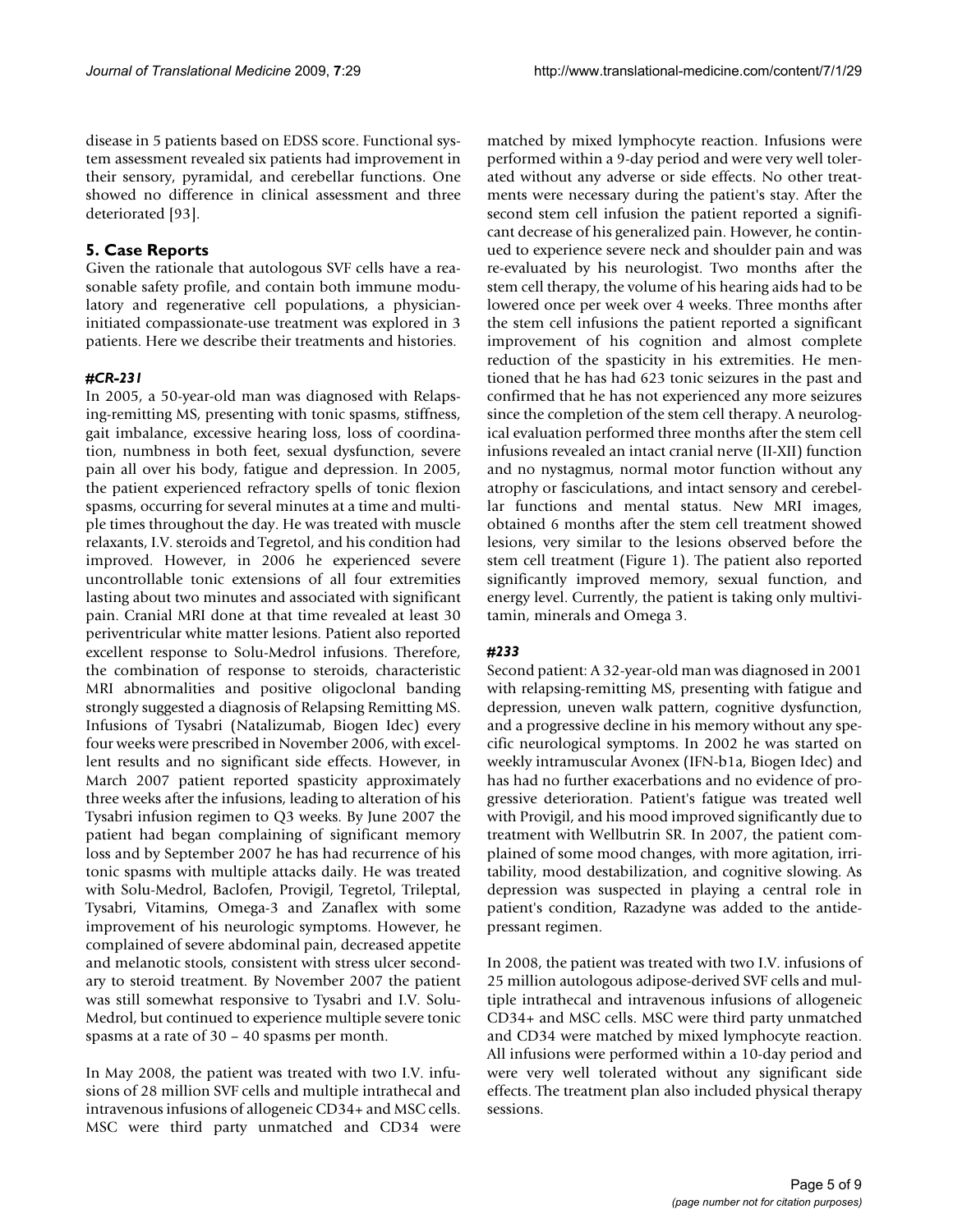

#### MRI Images obtained before (Panels A an **Figure 1** d B), and six months after (Panel C) the stem cell treatment of patient 1

**MRI Images obtained before (Panels A and B), and six months after (Panel C) the stem cell treatment of patient 1**. **Panels A and B**: Consecutive axial FLuid-Attenuated Inversion Recovery (FLAIR) images through the lateral ventricles show multiple small foci of bright signal in the periventricular and subcortical white matter, consistent with plaques of multiple sclerosis. **Panel C**: Axial FLAIR image shows no significant change in the multiple periventricular and subcortical white-matter plaques. (For the comparison, note that this slice is positioned between those in A and B, and at slightly different scanning-angle, so it includes lesions of both those slices, as well as others slightly out-of their plane.).



#### MRI Images obtained before (Panels A and B), and seven mont **Figure 2** hs after (Panel C) the stem cell treatment of patient 2

**MRI Images obtained before (Panels A and B), and seven months after (Panel C) the stem cell treatment of patient 2**. **Panels A and B**: Consecutive axial FLuid-Attenuated Inversion Recovery (FLAIR) images through the lateral ventricles show multiple small patches of bright signal in the periventricular and subcortical white matter, consistent with plaques of multiple sclerosis. **Panel C**: Axial FLAIR image shows no significant change in the multiple periventricular and subcortical white-matter plaques. (For the comparison, note that this slice is positioned similar to slice A but at slightly different scanningangle, so it includes lesions of both slices A and B.).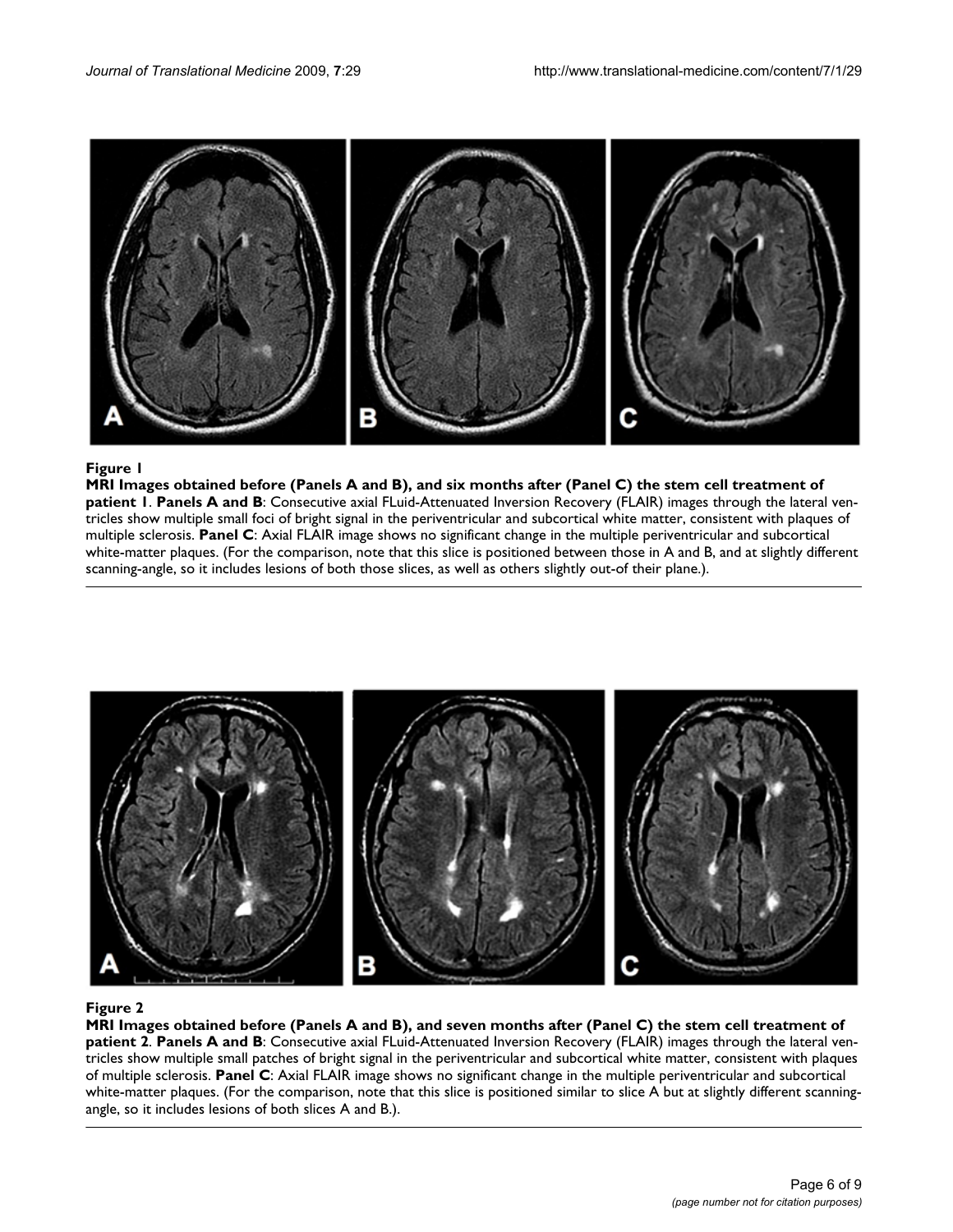Three months after the stem cell infusions the patient reported a significant improvement of his balance and coordination as well as an improved energy level and mood. New MRI images, obtained 7 months after the stem cell treatment showed lesions, very similar to the lesions observed before the stem cell treatment (Figure 2). Currently, he is not taking any antidepressants and is reporting a significantly improved overall condition. His current treatment regiment includes a weekly injection of Avonex, vitamins, minerals and Omega 3.

#### *#255*

The patient was diagnosed with relapsing-remitting MS in 1993, presenting symptoms were noticeable tingling and burning sensation in the right leg, followed by paraplegia lasting almost three weeks. Neurological investigations at the time uncovered MRI findings suggestive for a demyelinating syndrome. In June of 2008, the patient was treated with two I.V. infusions of 75 million autologous adiposederived SVF cells and multiple intrathecal and intravenous infusions of allogeneic CD34+ and MSC cells. MSC were third party unmatched and CD34 were matched by mixed lymphocyte reaction. All infusions were performed within a 10-day period and were very well tolerated without any significant side effects. His gait, balance and coordination improved dramatically oven a period of several weeks. His condition continued to improve over the next few months and he is currently reporting a still continuing improvement and ability to jog, run and bike for extended periods of time daily.

#### **Conclusion**

The patients treated were part of a compassionate-use evaluation of stem cell therapeutic protocols in a physician-initiated manner. Previous experiences in MS patients using allogeneic CD34+ cord blood cells together with MSC did not routinely result in substantial improvements observed in the three cases described above. While obviously no conclusions in terms of therapeutic efficacy can be drawn from the above reports, we believe that further clinical evaluation of autologous SVF cells is warranted in autoimmune conditions.

#### **Competing interests**

Thomas E Ichim and Neil H Riordan are management and shareholders of Medistem Inc, a company that has filed intellectual property on the use of adipose stromal vascular fraction cells for immune modulation.

#### **Authors' contributions**

All authors read and approved the final manuscript. NHR, TEI, WPM, HW, FS, FL, MA, JPR, RJH, ANP, MPM, RRL and BM conceived experiments, interpreted data, and wrote the manuscript.

#### **Acknowledgements**

We thank Victoria Dardov, Rosalia De Necochea Campion, Florica Batu, and Boris Markosian for stimulating discussions.

#### **References**

- Kern S, Eichler H, Stoeve J, Kluter H, Bieback K: [Comparative anal](http://www.ncbi.nlm.nih.gov/entrez/query.fcgi?cmd=Retrieve&db=PubMed&dopt=Abstract&list_uids=16410387)**[ysis of mesenchymal stem cells from bone marrow, umbilical](http://www.ncbi.nlm.nih.gov/entrez/query.fcgi?cmd=Retrieve&db=PubMed&dopt=Abstract&list_uids=16410387) [cord blood, or adipose tissue.](http://www.ncbi.nlm.nih.gov/entrez/query.fcgi?cmd=Retrieve&db=PubMed&dopt=Abstract&list_uids=16410387)** *Stem Cells* 2006, **24:**1294-1301.
- 2. Garcia-Olmo D, Herreros D, Pascual M, Pascual I, De-La-Quintana P, Trebol J, Garcia-Arranz M: **[Treatment of enterocutaneous fis](http://www.ncbi.nlm.nih.gov/entrez/query.fcgi?cmd=Retrieve&db=PubMed&dopt=Abstract&list_uids=18696086)[tula in Crohn's Disease with adipose-derived stem cells: a](http://www.ncbi.nlm.nih.gov/entrez/query.fcgi?cmd=Retrieve&db=PubMed&dopt=Abstract&list_uids=18696086) [comparison of protocols with and without cell expansion.](http://www.ncbi.nlm.nih.gov/entrez/query.fcgi?cmd=Retrieve&db=PubMed&dopt=Abstract&list_uids=18696086)** *Int J Colorectal Dis* 2009, **24:**27-30.
- 3. Garcia-Olmo D, Garcia-Arranz M, Herreros D, Pascual I, Peiro C, Rodriguez-Montes JA: **[A phase I clinical trial of the treatment of](http://www.ncbi.nlm.nih.gov/entrez/query.fcgi?cmd=Retrieve&db=PubMed&dopt=Abstract&list_uids=15933795) [Crohn's fistula by adipose mesenchymal stem cell transplan](http://www.ncbi.nlm.nih.gov/entrez/query.fcgi?cmd=Retrieve&db=PubMed&dopt=Abstract&list_uids=15933795)[tation.](http://www.ncbi.nlm.nih.gov/entrez/query.fcgi?cmd=Retrieve&db=PubMed&dopt=Abstract&list_uids=15933795)** *Dis Colon Rectum* 2005, **48:**1416-1423.
- 4. Stillaert FB, Di Bartolo C, Hunt JA, Rhodes NP, Tognana E, Monstrey S, Blondeel PN: **[Human clinical experience with adipose pre](http://www.ncbi.nlm.nih.gov/entrez/query.fcgi?cmd=Retrieve&db=PubMed&dopt=Abstract&list_uids=18635258)[cursor cells seeded on hyaluronic acid-based spongy scaf](http://www.ncbi.nlm.nih.gov/entrez/query.fcgi?cmd=Retrieve&db=PubMed&dopt=Abstract&list_uids=18635258)[folds.](http://www.ncbi.nlm.nih.gov/entrez/query.fcgi?cmd=Retrieve&db=PubMed&dopt=Abstract&list_uids=18635258)** *Biomaterials* 2008, **29:**3953-3959.
- 5. Garcia-Olmo D, Garcia-Arranz M, Herreros D: **[Expanded adipose](http://www.ncbi.nlm.nih.gov/entrez/query.fcgi?cmd=Retrieve&db=PubMed&dopt=Abstract&list_uids=18694359)[derived stem cells for the treatment of complex perianal fis](http://www.ncbi.nlm.nih.gov/entrez/query.fcgi?cmd=Retrieve&db=PubMed&dopt=Abstract&list_uids=18694359)[tula including Crohn's disease.](http://www.ncbi.nlm.nih.gov/entrez/query.fcgi?cmd=Retrieve&db=PubMed&dopt=Abstract&list_uids=18694359)** *Expert Opin Biol Ther* 2008, **8:**1417-1423.
- 6. Fang B, Song YP, Liao LM, Han Q, Zhao RC: **[Treatment of severe](http://www.ncbi.nlm.nih.gov/entrez/query.fcgi?cmd=Retrieve&db=PubMed&dopt=Abstract&list_uids=16878145) [therapy-resistant acute graft-versus-host disease with](http://www.ncbi.nlm.nih.gov/entrez/query.fcgi?cmd=Retrieve&db=PubMed&dopt=Abstract&list_uids=16878145) [human adipose tissue-derived mesenchymal stem cells.](http://www.ncbi.nlm.nih.gov/entrez/query.fcgi?cmd=Retrieve&db=PubMed&dopt=Abstract&list_uids=16878145)** *Bone Marrow Transplant* 2006, **38:**389-390.
- 7. Fang B, Song Y, Zhao RC, Han Q, Lin Q: **[Using human adipose tis](http://www.ncbi.nlm.nih.gov/entrez/query.fcgi?cmd=Retrieve&db=PubMed&dopt=Abstract&list_uids=17580228)[sue-derived mesenchymal stem cells as salvage therapy for](http://www.ncbi.nlm.nih.gov/entrez/query.fcgi?cmd=Retrieve&db=PubMed&dopt=Abstract&list_uids=17580228) hepatic graft-versus-host disease resembling acute hepatitis.** *Transplant Proc* 2007, **39:**1710-1713.
- 8. Fang B, Song Y, Liao L, Zhang Y, Zhao RC: **[Favorable response to](http://www.ncbi.nlm.nih.gov/entrez/query.fcgi?cmd=Retrieve&db=PubMed&dopt=Abstract&list_uids=18089385) [human adipose tissue-derived mesenchymal stem cells in](http://www.ncbi.nlm.nih.gov/entrez/query.fcgi?cmd=Retrieve&db=PubMed&dopt=Abstract&list_uids=18089385) [steroid-refractory acute graft-versus-host disease.](http://www.ncbi.nlm.nih.gov/entrez/query.fcgi?cmd=Retrieve&db=PubMed&dopt=Abstract&list_uids=18089385)** *Transplant Proc* 2007, **39:**3358-3362.
- 9. Hayashi O, Katsube Y, Hirose M, Ohgushi H, Ito H: **[Comparison of](http://www.ncbi.nlm.nih.gov/entrez/query.fcgi?cmd=Retrieve&db=PubMed&dopt=Abstract&list_uids=18305886) [osteogenic ability of rat mesenchymal stem cells from bone](http://www.ncbi.nlm.nih.gov/entrez/query.fcgi?cmd=Retrieve&db=PubMed&dopt=Abstract&list_uids=18305886) [marrow, periosteum, and adipose tissue.](http://www.ncbi.nlm.nih.gov/entrez/query.fcgi?cmd=Retrieve&db=PubMed&dopt=Abstract&list_uids=18305886)** *Calcif Tissue Int* 2008, **82:**238-247.
- 10. Noel D, Caton D, Roche S, Bony C, Lehmann S, Casteilla L, Jorgensen C, Cousin B: **[Cell specific differences between human adipose](http://www.ncbi.nlm.nih.gov/entrez/query.fcgi?cmd=Retrieve&db=PubMed&dopt=Abstract&list_uids=18325494)[derived and mesenchymal-stromal cells despite similar dif](http://www.ncbi.nlm.nih.gov/entrez/query.fcgi?cmd=Retrieve&db=PubMed&dopt=Abstract&list_uids=18325494)[ferentiation potentials.](http://www.ncbi.nlm.nih.gov/entrez/query.fcgi?cmd=Retrieve&db=PubMed&dopt=Abstract&list_uids=18325494)** *Exp Cell Res* 2008, **314:**1575-1584.
- 11. Kim Y, Kim H, Cho H, Bae Y, Suh K, Jung J: **[Direct comparison of](http://www.ncbi.nlm.nih.gov/entrez/query.fcgi?cmd=Retrieve&db=PubMed&dopt=Abstract&list_uids=17982269) [human mesenchymal stem cells derived from adipose tis](http://www.ncbi.nlm.nih.gov/entrez/query.fcgi?cmd=Retrieve&db=PubMed&dopt=Abstract&list_uids=17982269)sues and bone marrow in mediating neovascularization in [response to vascular ischemia.](http://www.ncbi.nlm.nih.gov/entrez/query.fcgi?cmd=Retrieve&db=PubMed&dopt=Abstract&list_uids=17982269)** *Cell Physiol Biochem* 2007, **20:**867-876.
- 12. Keyser KA, Beagles KE, Kiem HP: **[Comparison of mesenchymal](http://www.ncbi.nlm.nih.gov/entrez/query.fcgi?cmd=Retrieve&db=PubMed&dopt=Abstract&list_uids=17708345) [stem cells from different tissues to suppress T-cell activa](http://www.ncbi.nlm.nih.gov/entrez/query.fcgi?cmd=Retrieve&db=PubMed&dopt=Abstract&list_uids=17708345)[tion.](http://www.ncbi.nlm.nih.gov/entrez/query.fcgi?cmd=Retrieve&db=PubMed&dopt=Abstract&list_uids=17708345)** *Cell Transplant* 2007, **16:**555-562.
- 13. **Vet-Stem** [<http://www.vet-stem.com>]
- 14. Black LL, Gaynor J, Gahring D, Adams C, Aron D, Harman S, Gingerich DA, Harman R: **[Effect of adipose-derived mesenchymal](http://www.ncbi.nlm.nih.gov/entrez/query.fcgi?cmd=Retrieve&db=PubMed&dopt=Abstract&list_uids=18183546) [stem and regenerative cells on lameness in dogs with chronic](http://www.ncbi.nlm.nih.gov/entrez/query.fcgi?cmd=Retrieve&db=PubMed&dopt=Abstract&list_uids=18183546) osteoarthritis of the coxofemoral joints: a randomized, dou[ble-blinded, multicenter, controlled trial.](http://www.ncbi.nlm.nih.gov/entrez/query.fcgi?cmd=Retrieve&db=PubMed&dopt=Abstract&list_uids=18183546) 8:**272-284.
- 15. Black LL, Gaynor J, Adams C, Dhupa S, Sams AE, Taylor R, Harman S, Gingerich DA, Harman R: **[Effect of intraarticular injection of](http://www.ncbi.nlm.nih.gov/entrez/query.fcgi?cmd=Retrieve&db=PubMed&dopt=Abstract&list_uids=19003780) [autologous adipose-derived mesenchymal stem and regen](http://www.ncbi.nlm.nih.gov/entrez/query.fcgi?cmd=Retrieve&db=PubMed&dopt=Abstract&list_uids=19003780)erative cells on clinical signs of chronic osteoarthritis of the [elbow joint in dogs.](http://www.ncbi.nlm.nih.gov/entrez/query.fcgi?cmd=Retrieve&db=PubMed&dopt=Abstract&list_uids=19003780)** *Vet Ther* 2008, **9:**192-200.
- 16. Lin K, Matsubara Y, Masuda Y, Togashi K, Ohno T, Tamura T, Toyoshima Y, Sugimachi K, Toyoda M, Marc H, Douglas A: **[Characteri](http://www.ncbi.nlm.nih.gov/entrez/query.fcgi?cmd=Retrieve&db=PubMed&dopt=Abstract&list_uids=18574774)[zation of adipose tissue-derived cells isolated with the](http://www.ncbi.nlm.nih.gov/entrez/query.fcgi?cmd=Retrieve&db=PubMed&dopt=Abstract&list_uids=18574774) [Celution system.](http://www.ncbi.nlm.nih.gov/entrez/query.fcgi?cmd=Retrieve&db=PubMed&dopt=Abstract&list_uids=18574774)** *Cytotherapy* 2008, **10:**417-426.
- 17. **Tissue genesis cell isolation system** [\[http://www.tissuegene](http://www.tissuegenesis.com/TGI%201000%20Product%20Brochure.pdf) [sis.com/TGI%201000%20Product%20Brochure.pdf](http://www.tissuegenesis.com/TGI%201000%20Product%20Brochure.pdf)
- 18. Hang-Fu L, Marmolya G, Feiglin DH: **[Liposuction fat-fillant](http://www.ncbi.nlm.nih.gov/entrez/query.fcgi?cmd=Retrieve&db=PubMed&dopt=Abstract&list_uids=8526159) [implant for breast augmentation and reconstruction.](http://www.ncbi.nlm.nih.gov/entrez/query.fcgi?cmd=Retrieve&db=PubMed&dopt=Abstract&list_uids=8526159)** *Aesthetic Plast Surg* 1995, **19:**427-437.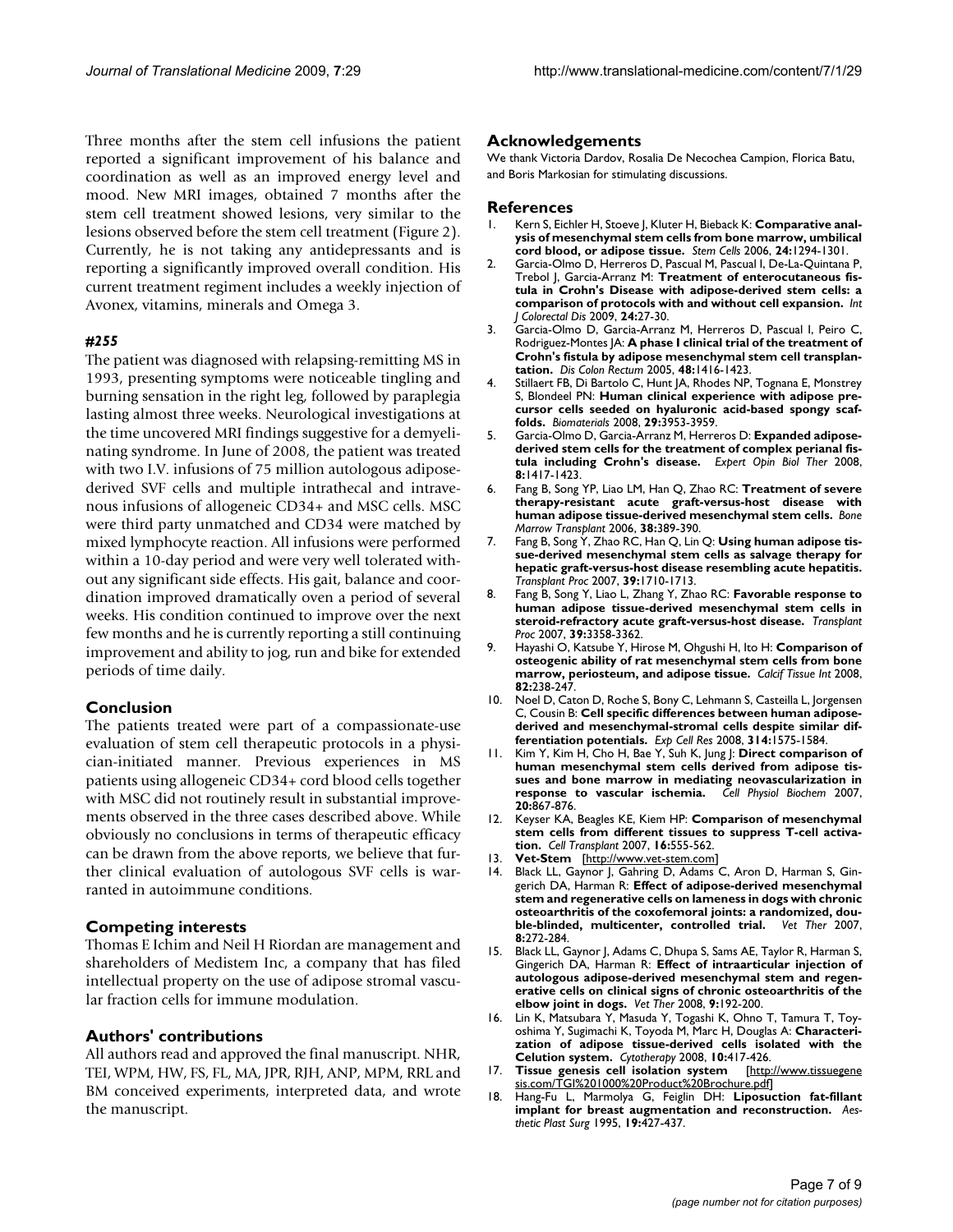19. Klein AW: **[Skin filling. Collagen and otherinjectables of the](http://www.ncbi.nlm.nih.gov/entrez/query.fcgi?cmd=Retrieve&db=PubMed&dopt=Abstract&list_uids=11599406) [skin.](http://www.ncbi.nlm.nih.gov/entrez/query.fcgi?cmd=Retrieve&db=PubMed&dopt=Abstract&list_uids=11599406)** *Dermatol Clin* 2001, **19:**491-508. ix

20. Hollenberg CH, Vost A: **[Regulation of DNA synthesis in fat cells](http://www.ncbi.nlm.nih.gov/entrez/query.fcgi?cmd=Retrieve&db=PubMed&dopt=Abstract&list_uids=4304653) [and stromal elements from rat adipose tissue.](http://www.ncbi.nlm.nih.gov/entrez/query.fcgi?cmd=Retrieve&db=PubMed&dopt=Abstract&list_uids=4304653)** *J Clin Invest* 1969, **47:**2485-2498.

21. Gaben-Cogneville AM, Aron Y, Idriss G, Jahchan T, Pello JY, Swierczewski E: **[Differentiation under the control of insulin of rat](http://www.ncbi.nlm.nih.gov/entrez/query.fcgi?cmd=Retrieve&db=PubMed&dopt=Abstract&list_uids=6405801) [preadipocytes in primary culture. Isolation of homogeneous](http://www.ncbi.nlm.nih.gov/entrez/query.fcgi?cmd=Retrieve&db=PubMed&dopt=Abstract&list_uids=6405801) [cellular fractions by gradient centrifugation.](http://www.ncbi.nlm.nih.gov/entrez/query.fcgi?cmd=Retrieve&db=PubMed&dopt=Abstract&list_uids=6405801)** *Biochim Biophys Acta* 1983, **762:**437-444.

- 22. Glick JM, Adelman SJ: [Established cell lines from rat adipose tis](http://www.ncbi.nlm.nih.gov/entrez/query.fcgi?cmd=Retrieve&db=PubMed&dopt=Abstract&list_uids=6862515)**[sue that secrete lipoprotein lipase.](http://www.ncbi.nlm.nih.gov/entrez/query.fcgi?cmd=Retrieve&db=PubMed&dopt=Abstract&list_uids=6862515)** In *Vitro* 1983, **19:**421-428.
- 23. Zuk PA, Zhu M, Mizuno H, Huang J, Futrell JW, Katz AJ, Benhaim P, Lorenz HP, Hedrick MH: **[Multilineage cells from human adipose](http://www.ncbi.nlm.nih.gov/entrez/query.fcgi?cmd=Retrieve&db=PubMed&dopt=Abstract&list_uids=11304456) [tissue: implications for cell-based therapies.](http://www.ncbi.nlm.nih.gov/entrez/query.fcgi?cmd=Retrieve&db=PubMed&dopt=Abstract&list_uids=11304456)** *Tissue Eng* 2001, **7:**211-228.
- 24. Zuk PA, Zhu M, Ashjian P, De Ugarte DA, Huang JI, Mizuno H, Alfonso ZC, Fraser JK, Benhaim P, Hedrick MH: **[Human adipose](http://www.ncbi.nlm.nih.gov/entrez/query.fcgi?cmd=Retrieve&db=PubMed&dopt=Abstract&list_uids=12475952) [tissue is a source of multipotent stem cells.](http://www.ncbi.nlm.nih.gov/entrez/query.fcgi?cmd=Retrieve&db=PubMed&dopt=Abstract&list_uids=12475952)** *Mol Biol Cell* 2002, **13:**4279-4295.
- 25. Boquest AC, Shahdadfar A, Fronsdal K, Sigurjonsson O, Tunheim SH, Collas P, Brinchmann JE: **[Isolation and transcription profiling of](http://www.ncbi.nlm.nih.gov/entrez/query.fcgi?cmd=Retrieve&db=PubMed&dopt=Abstract&list_uids=15635089) [purified uncultured human stromal stem cells: alteration of](http://www.ncbi.nlm.nih.gov/entrez/query.fcgi?cmd=Retrieve&db=PubMed&dopt=Abstract&list_uids=15635089) [gene expression after in vitro cell culture.](http://www.ncbi.nlm.nih.gov/entrez/query.fcgi?cmd=Retrieve&db=PubMed&dopt=Abstract&list_uids=15635089)** *Mol Biol Cell* 2005, **16:**1131-1141.
- Yoshimura K, Shigeura T, Matsumoto D, Sato T, Takaki Y, Aiba-Kojima E, Sato K, Inoue K, Nagase T, Koshima I, Gonda K: **[Charac](http://www.ncbi.nlm.nih.gov/entrez/query.fcgi?cmd=Retrieve&db=PubMed&dopt=Abstract&list_uids=16557516)[terization of freshly isolated and cultured cells derived from](http://www.ncbi.nlm.nih.gov/entrez/query.fcgi?cmd=Retrieve&db=PubMed&dopt=Abstract&list_uids=16557516) [the fatty and fluid portions of liposuction aspirates.](http://www.ncbi.nlm.nih.gov/entrez/query.fcgi?cmd=Retrieve&db=PubMed&dopt=Abstract&list_uids=16557516)** *J Cell Physiol* 2006, **208:**64-76.
- 27. Asahara T, Murohara T, Sullivan A, Silver M, Zee R van der, Li T, Witzenbichler B, Schatteman G, Isner JM: **[Isolation of putative pro](http://www.ncbi.nlm.nih.gov/entrez/query.fcgi?cmd=Retrieve&db=PubMed&dopt=Abstract&list_uids=9020076)[genitor endothelial cells for angiogenesis.](http://www.ncbi.nlm.nih.gov/entrez/query.fcgi?cmd=Retrieve&db=PubMed&dopt=Abstract&list_uids=9020076)** *Science* 1997, **275:**964-967.
- 28. Rauscher FM, Goldschmidt-Clermont PJ, Davis BH, Wang T, Gregg D, Ramaswami P, Pippen AM, Annex BH, Dong C, Taylor DA: **[Aging,](http://www.ncbi.nlm.nih.gov/entrez/query.fcgi?cmd=Retrieve&db=PubMed&dopt=Abstract&list_uids=12860902) [progenitor cell exhaustion, and atherosclerosis.](http://www.ncbi.nlm.nih.gov/entrez/query.fcgi?cmd=Retrieve&db=PubMed&dopt=Abstract&list_uids=12860902)** *Circulation* 2003, **108:**457-463.
- 29. Sata M, Fukuda D, Tanaka K, Kaneda Y, Yashiro H, Shirakawa I: **[The](http://www.ncbi.nlm.nih.gov/entrez/query.fcgi?cmd=Retrieve&db=PubMed&dopt=Abstract&list_uids=16202205) [role of circulating precursors in vascular repair and lesion](http://www.ncbi.nlm.nih.gov/entrez/query.fcgi?cmd=Retrieve&db=PubMed&dopt=Abstract&list_uids=16202205) [formation.](http://www.ncbi.nlm.nih.gov/entrez/query.fcgi?cmd=Retrieve&db=PubMed&dopt=Abstract&list_uids=16202205)** *J Cell Mol Med* 2005, **9:**557-568.
- 30. Miranville A, Heeschen C, Sengenes C, Curat CA, Busse R, Bouloumie A: **[Improvement of postnatal neovascularization by human](http://www.ncbi.nlm.nih.gov/entrez/query.fcgi?cmd=Retrieve&db=PubMed&dopt=Abstract&list_uids=15238461) [adipose tissue-derived stem cells.](http://www.ncbi.nlm.nih.gov/entrez/query.fcgi?cmd=Retrieve&db=PubMed&dopt=Abstract&list_uids=15238461)** *Circulation* 2004, **110:**349-355.
- 31. Urbich C, Dimmeler S: **[Risk factors for coronary artery disease,](http://www.ncbi.nlm.nih.gov/entrez/query.fcgi?cmd=Retrieve&db=PubMed&dopt=Abstract&list_uids=15840010) [circulating endothelial progenitor cells, and the role of](http://www.ncbi.nlm.nih.gov/entrez/query.fcgi?cmd=Retrieve&db=PubMed&dopt=Abstract&list_uids=15840010) [HMG-CoA reductase inhibitors.](http://www.ncbi.nlm.nih.gov/entrez/query.fcgi?cmd=Retrieve&db=PubMed&dopt=Abstract&list_uids=15840010)** *Kidney Int* 2005, **67:**1672-1676.
- 32. Planat-Benard V, Silvestre JS, Cousin B, Andre M, Nibbelink M, Tamarat R, Clergue M, Manneville C, Saillan-Barreau C, Duriez M, Tedgui A, Levy B, Penicaud L, Casteilla L: **[Plasticity of human adipose lin](http://www.ncbi.nlm.nih.gov/entrez/query.fcgi?cmd=Retrieve&db=PubMed&dopt=Abstract&list_uids=14734516)[eage cells toward endothelial cells: physiological and thera](http://www.ncbi.nlm.nih.gov/entrez/query.fcgi?cmd=Retrieve&db=PubMed&dopt=Abstract&list_uids=14734516)[peutic perspectives.](http://www.ncbi.nlm.nih.gov/entrez/query.fcgi?cmd=Retrieve&db=PubMed&dopt=Abstract&list_uids=14734516)** *Circulation* 2004, **109:**656-663.
- 33. Rehman J, Traktuev D, Li J, Merfeld-Clauss S, Temm-Grove CJ, Bovenkerk JE, Pell CL, Johnstone BH, Considine RV, March KL: **[Secre](http://www.ncbi.nlm.nih.gov/entrez/query.fcgi?cmd=Retrieve&db=PubMed&dopt=Abstract&list_uids=14993122)[tion of angiogenic and antiapoptotic factors by human](http://www.ncbi.nlm.nih.gov/entrez/query.fcgi?cmd=Retrieve&db=PubMed&dopt=Abstract&list_uids=14993122) [adipose stromal cells.](http://www.ncbi.nlm.nih.gov/entrez/query.fcgi?cmd=Retrieve&db=PubMed&dopt=Abstract&list_uids=14993122)** *Circulation* 2004, **109:**1292-1298.
- 34. Cai L, Johnstone BH, Cook TG, Liang Z, Traktuev D, Cornetta K, Ingram DA, Rosen ED, March KL: **[Suppression of hepatocyte](http://www.ncbi.nlm.nih.gov/entrez/query.fcgi?cmd=Retrieve&db=PubMed&dopt=Abstract&list_uids=17901400) [growth factor production impairs the ability of adipose](http://www.ncbi.nlm.nih.gov/entrez/query.fcgi?cmd=Retrieve&db=PubMed&dopt=Abstract&list_uids=17901400)derived stem cells to promote ischemic tissue revasculariza[tion.](http://www.ncbi.nlm.nih.gov/entrez/query.fcgi?cmd=Retrieve&db=PubMed&dopt=Abstract&list_uids=17901400)** *Stem Cells* 2007, **25:**3234-3243.
- 35. Sumi M, Sata M, Toya N, Yanaga K, Ohki T, Nagai R: **[Transplanta](http://www.ncbi.nlm.nih.gov/entrez/query.fcgi?cmd=Retrieve&db=PubMed&dopt=Abstract&list_uids=17157325)[tion of adipose stromal cells, but not mature adipocytes,](http://www.ncbi.nlm.nih.gov/entrez/query.fcgi?cmd=Retrieve&db=PubMed&dopt=Abstract&list_uids=17157325) [augments ischemia-induced angiogenesis.](http://www.ncbi.nlm.nih.gov/entrez/query.fcgi?cmd=Retrieve&db=PubMed&dopt=Abstract&list_uids=17157325)** *Life Sci* 2007, **80:**559-565.
- 36. Minana MD, Carbonell-Uberos F, Mirabet V, Marin S, Encabo A: **[IFATS collection: Identification of hemangioblasts in the](http://www.ncbi.nlm.nih.gov/entrez/query.fcgi?cmd=Retrieve&db=PubMed&dopt=Abstract&list_uids=18450825) [adult human adipose tissue.](http://www.ncbi.nlm.nih.gov/entrez/query.fcgi?cmd=Retrieve&db=PubMed&dopt=Abstract&list_uids=18450825)** *Stem Cells* 2008, **26:**2696-2704.
- 37. Astori G, Vignati F, Bardelli S, Tubio M, Gola M, Albertini V, Bambi F, Scali G, Castelli D, Rasini V, Soldati G, Moccetti T: **["In vitro" and](http://www.ncbi.nlm.nih.gov/entrez/query.fcgi?cmd=Retrieve&db=PubMed&dopt=Abstract&list_uids=17974012) [multicolor phenotypic characterization of cell subpopula](http://www.ncbi.nlm.nih.gov/entrez/query.fcgi?cmd=Retrieve&db=PubMed&dopt=Abstract&list_uids=17974012)tions identified in fresh human adipose tissue stromal vascu[lar fraction and in the derived mesenchymal stem cells.](http://www.ncbi.nlm.nih.gov/entrez/query.fcgi?cmd=Retrieve&db=PubMed&dopt=Abstract&list_uids=17974012)** *J Transl Med* 2007, **5:**55.
- 38. Varma MJ, Breuls RG, Schouten TE, Jurgens WJ, Bontkes HJ, Schuurhuis GJ, van Ham SM, van Milligen FJ: **[Phenotypical and func-](http://www.ncbi.nlm.nih.gov/entrez/query.fcgi?cmd=Retrieve&db=PubMed&dopt=Abstract&list_uids=17348807)**

**[tional characterization of freshly isolated adipose tissue](http://www.ncbi.nlm.nih.gov/entrez/query.fcgi?cmd=Retrieve&db=PubMed&dopt=Abstract&list_uids=17348807)[derived stem cells.](http://www.ncbi.nlm.nih.gov/entrez/query.fcgi?cmd=Retrieve&db=PubMed&dopt=Abstract&list_uids=17348807)** *Stem Cells Dev* 2007, **16:**91-104.

- 39. Ruhnke M, Ungefroren H, Nussler A, Martin F, Brulport M, Schormann W, Hengstler JG, Klapper W, Ulrichs K, Hutchinson JA, Soria B, Parwaresch RM, Heeckt P, Kremer B, Fandrich F: **[Differentiation](http://www.ncbi.nlm.nih.gov/entrez/query.fcgi?cmd=Retrieve&db=PubMed&dopt=Abstract&list_uids=15940611) [of in vitro-modified human peripheral blood monocytes into](http://www.ncbi.nlm.nih.gov/entrez/query.fcgi?cmd=Retrieve&db=PubMed&dopt=Abstract&list_uids=15940611) [hepatocyte-like and pancreatic islet-like cells.](http://www.ncbi.nlm.nih.gov/entrez/query.fcgi?cmd=Retrieve&db=PubMed&dopt=Abstract&list_uids=15940611)** *Gastroenterology* 2005, **128:**1774-1786.
- 40. Ruhnke M, Nussler AK, Ungefroren H, Hengstler JG, Kremer B, Hoeckh W, Gottwald T, Heeckt P, Fandrich F: **[Human monocyte](http://www.ncbi.nlm.nih.gov/entrez/query.fcgi?cmd=Retrieve&db=PubMed&dopt=Abstract&list_uids=15880050)[derived neohepatocytes: a promising alternative to primary](http://www.ncbi.nlm.nih.gov/entrez/query.fcgi?cmd=Retrieve&db=PubMed&dopt=Abstract&list_uids=15880050) [human hepatocytes for autologous cell therapy.](http://www.ncbi.nlm.nih.gov/entrez/query.fcgi?cmd=Retrieve&db=PubMed&dopt=Abstract&list_uids=15880050)** *Transplantation* 2005, **79:**1097-1103.
- 41. Suganami T, Nishida J, Ogawa Y: **[A paracrine loop between adi](http://www.ncbi.nlm.nih.gov/entrez/query.fcgi?cmd=Retrieve&db=PubMed&dopt=Abstract&list_uids=16123319)[pocytes and macrophages aggravates inflammatory](http://www.ncbi.nlm.nih.gov/entrez/query.fcgi?cmd=Retrieve&db=PubMed&dopt=Abstract&list_uids=16123319) changes: role of free fatty acids and tumor necrosis factor [alpha.](http://www.ncbi.nlm.nih.gov/entrez/query.fcgi?cmd=Retrieve&db=PubMed&dopt=Abstract&list_uids=16123319)** *Arterioscler Thromb Vasc Biol* 2005, **25:**2062-2068.
- 42. Bastard JP, Maachi M, Lagathu C, Kim MJ, Caron M, Vidal H, Capeau J, Feve B: **[Recent advances in the relationship between obes](http://www.ncbi.nlm.nih.gov/entrez/query.fcgi?cmd=Retrieve&db=PubMed&dopt=Abstract&list_uids=16613757)[ity, inflammation, and insulin resistance.](http://www.ncbi.nlm.nih.gov/entrez/query.fcgi?cmd=Retrieve&db=PubMed&dopt=Abstract&list_uids=16613757)** *Eur Cytokine Netw* 2006, **17:**4-12.
- 43. Zeyda M, Stulnig TM: **[Adipose tissue macrophages.](http://www.ncbi.nlm.nih.gov/entrez/query.fcgi?cmd=Retrieve&db=PubMed&dopt=Abstract&list_uids=17719095)** *Immunol Lett* 2007, **112:**61-67.
- 44. Odegaard JI, Ricardo-Gonzalez RR, Goforth MH, Morel CR, Subramanian V, Mukundan L, Eagle AR, Vats D, Brombacher F, Ferrante AW, Chawla A: **[Macrophage-specific PPARgamma controls alter](http://www.ncbi.nlm.nih.gov/entrez/query.fcgi?cmd=Retrieve&db=PubMed&dopt=Abstract&list_uids=17515919)[native activation and improves insulin resistance.](http://www.ncbi.nlm.nih.gov/entrez/query.fcgi?cmd=Retrieve&db=PubMed&dopt=Abstract&list_uids=17515919)** *Nature* 2007, **447:**1116-1120.
- 45. Zeyda M, Farmer D, Todoric J, Aszmann O, Speiser M, Gyori G, Zlabinger GJ, Stulnig TM: **[Human adipose tissue macrophages are of](http://www.ncbi.nlm.nih.gov/entrez/query.fcgi?cmd=Retrieve&db=PubMed&dopt=Abstract&list_uids=17593905) [an anti-inflammatory phenotype but capable of excessive](http://www.ncbi.nlm.nih.gov/entrez/query.fcgi?cmd=Retrieve&db=PubMed&dopt=Abstract&list_uids=17593905) [pro-inflammatory mediator production.](http://www.ncbi.nlm.nih.gov/entrez/query.fcgi?cmd=Retrieve&db=PubMed&dopt=Abstract&list_uids=17593905)** *Int J Obes (Lond)* 2007, **31:**1420-1428.
- 46. Mantovani A, Sozzani S, Locati M, Allavena P, Sica A: **[Macrophage](http://www.ncbi.nlm.nih.gov/entrez/query.fcgi?cmd=Retrieve&db=PubMed&dopt=Abstract&list_uids=12401408) [polarization: tumor-associated macrophages as a paradigm](http://www.ncbi.nlm.nih.gov/entrez/query.fcgi?cmd=Retrieve&db=PubMed&dopt=Abstract&list_uids=12401408) [for polarized M2 mononuclear phagocytes.](http://www.ncbi.nlm.nih.gov/entrez/query.fcgi?cmd=Retrieve&db=PubMed&dopt=Abstract&list_uids=12401408)** *Trends Immunol* 2002, **23:**549-555.
- 47. Mehta A, Brewington R, Chatterji M, Zoubine M, Kinasewitz GT, Peer GT, Chang AC, Taylor Jr FB, Shnyra A: **[Infection-induced modu](http://www.ncbi.nlm.nih.gov/entrez/query.fcgi?cmd=Retrieve&db=PubMed&dopt=Abstract&list_uids=15489634)lation of m1 and m2 phenotypes in circulating monocytes: [role in immune monitoring and early prognosis of sepsis.](http://www.ncbi.nlm.nih.gov/entrez/query.fcgi?cmd=Retrieve&db=PubMed&dopt=Abstract&list_uids=15489634)** *Shock* 2004, **22:**423-430.
- 48. Song GY, Chung CS, Jarrar D, Chaudry IH, Ayala A: **[Evolution of an](http://www.ncbi.nlm.nih.gov/entrez/query.fcgi?cmd=Retrieve&db=PubMed&dopt=Abstract&list_uids=11198356) [immune suppressive macrophage phenotype as a product of](http://www.ncbi.nlm.nih.gov/entrez/query.fcgi?cmd=Retrieve&db=PubMed&dopt=Abstract&list_uids=11198356) [P38 MAPK activation in polymicrobial sepsis.](http://www.ncbi.nlm.nih.gov/entrez/query.fcgi?cmd=Retrieve&db=PubMed&dopt=Abstract&list_uids=11198356)** *Shock* 2001, **15:**42-48.
- 49. Gustafsson C, Mjosberg J, Matussek A, Geffers R, Matthiesen L, Berg G, Sharma S, Buer J, Ernerudh J: **[Gene expression profiling of](http://www.ncbi.nlm.nih.gov/entrez/query.fcgi?cmd=Retrieve&db=PubMed&dopt=Abstract&list_uids=18446208) [human decidual macrophages: evidence for immunosup](http://www.ncbi.nlm.nih.gov/entrez/query.fcgi?cmd=Retrieve&db=PubMed&dopt=Abstract&list_uids=18446208)[pressive phenotype.](http://www.ncbi.nlm.nih.gov/entrez/query.fcgi?cmd=Retrieve&db=PubMed&dopt=Abstract&list_uids=18446208)** *PLoS ONE* 2008, **3:**e2078.
- 50. Wang Y, Wang YP, Zheng G, Lee VW, Ouyang L, Chang DH, Mahajan D, Coombs J, Wang YM, Alexander SI, Harris DC: **[Ex vivo pro](http://www.ncbi.nlm.nih.gov/entrez/query.fcgi?cmd=Retrieve&db=PubMed&dopt=Abstract&list_uids=17440493)[grammed macrophages ameliorate experimental chronic](http://www.ncbi.nlm.nih.gov/entrez/query.fcgi?cmd=Retrieve&db=PubMed&dopt=Abstract&list_uids=17440493) [inflammatory renal disease.](http://www.ncbi.nlm.nih.gov/entrez/query.fcgi?cmd=Retrieve&db=PubMed&dopt=Abstract&list_uids=17440493)** *Kidney Int* 2007, **72:**290-299.
- 51. Ponomarev ED, Maresz K, Tan Y, Dittel BN: **[CNS-derived inter](http://www.ncbi.nlm.nih.gov/entrez/query.fcgi?cmd=Retrieve&db=PubMed&dopt=Abstract&list_uids=17913905)[leukin-4 is essential for the regulation of autoimmune](http://www.ncbi.nlm.nih.gov/entrez/query.fcgi?cmd=Retrieve&db=PubMed&dopt=Abstract&list_uids=17913905) inflammation and induces a state of alternative activation in [microglial cells.](http://www.ncbi.nlm.nih.gov/entrez/query.fcgi?cmd=Retrieve&db=PubMed&dopt=Abstract&list_uids=17913905)** *J Neurosci* 2007, **27:**10714-10721.
- Zhang X, Li M, Lian D, Zheng X, Zhang ZX, Ichim TE, Xia X, Huang X, Vladau C, Suzuki M, Garcia B, Jevnikar AM, Min WP: **[Generation](http://www.ncbi.nlm.nih.gov/entrez/query.fcgi?cmd=Retrieve&db=PubMed&dopt=Abstract&list_uids=18358783) [of therapeutic dendritic cells and regulatory T cells for pre](http://www.ncbi.nlm.nih.gov/entrez/query.fcgi?cmd=Retrieve&db=PubMed&dopt=Abstract&list_uids=18358783)[venting allogeneic cardiac graft rejection.](http://www.ncbi.nlm.nih.gov/entrez/query.fcgi?cmd=Retrieve&db=PubMed&dopt=Abstract&list_uids=18358783)** *Clin Immunol* 2008, **127:**313-321.
- 53. Ichim TE, Zhong R, Min WP: **[Prevention of allograft rejection by](http://www.ncbi.nlm.nih.gov/entrez/query.fcgi?cmd=Retrieve&db=PubMed&dopt=Abstract&list_uids=12967783) [in vitro generated tolerogenic dendritic cells.](http://www.ncbi.nlm.nih.gov/entrez/query.fcgi?cmd=Retrieve&db=PubMed&dopt=Abstract&list_uids=12967783)** *Transpl Immunol* 2003, **11:**295-306.
- 54. Tiemessen MM, Jagger AL, Evans HG, van Herwijnen MJ, John S, Taams LS: **[CD4+CD25+Foxp3+ regulatory T cells induce](http://www.ncbi.nlm.nih.gov/entrez/query.fcgi?cmd=Retrieve&db=PubMed&dopt=Abstract&list_uids=18042719) [alternative activation of human monocytes/macrophages.](http://www.ncbi.nlm.nih.gov/entrez/query.fcgi?cmd=Retrieve&db=PubMed&dopt=Abstract&list_uids=18042719)** *Proc Natl Acad Sci USA* 2007, **104:**19446-19451.
- 55. Ryan JM, Barry F, Murphy JM, Mahon BP: **[Interferon-gamma does](http://www.ncbi.nlm.nih.gov/entrez/query.fcgi?cmd=Retrieve&db=PubMed&dopt=Abstract&list_uids=17521318) [not break, but promotes the immunosuppressive capacity of](http://www.ncbi.nlm.nih.gov/entrez/query.fcgi?cmd=Retrieve&db=PubMed&dopt=Abstract&list_uids=17521318) [adult human mesenchymal stem cells.](http://www.ncbi.nlm.nih.gov/entrez/query.fcgi?cmd=Retrieve&db=PubMed&dopt=Abstract&list_uids=17521318)** *Clin Exp Immunol* 2007, **149:**353-363.